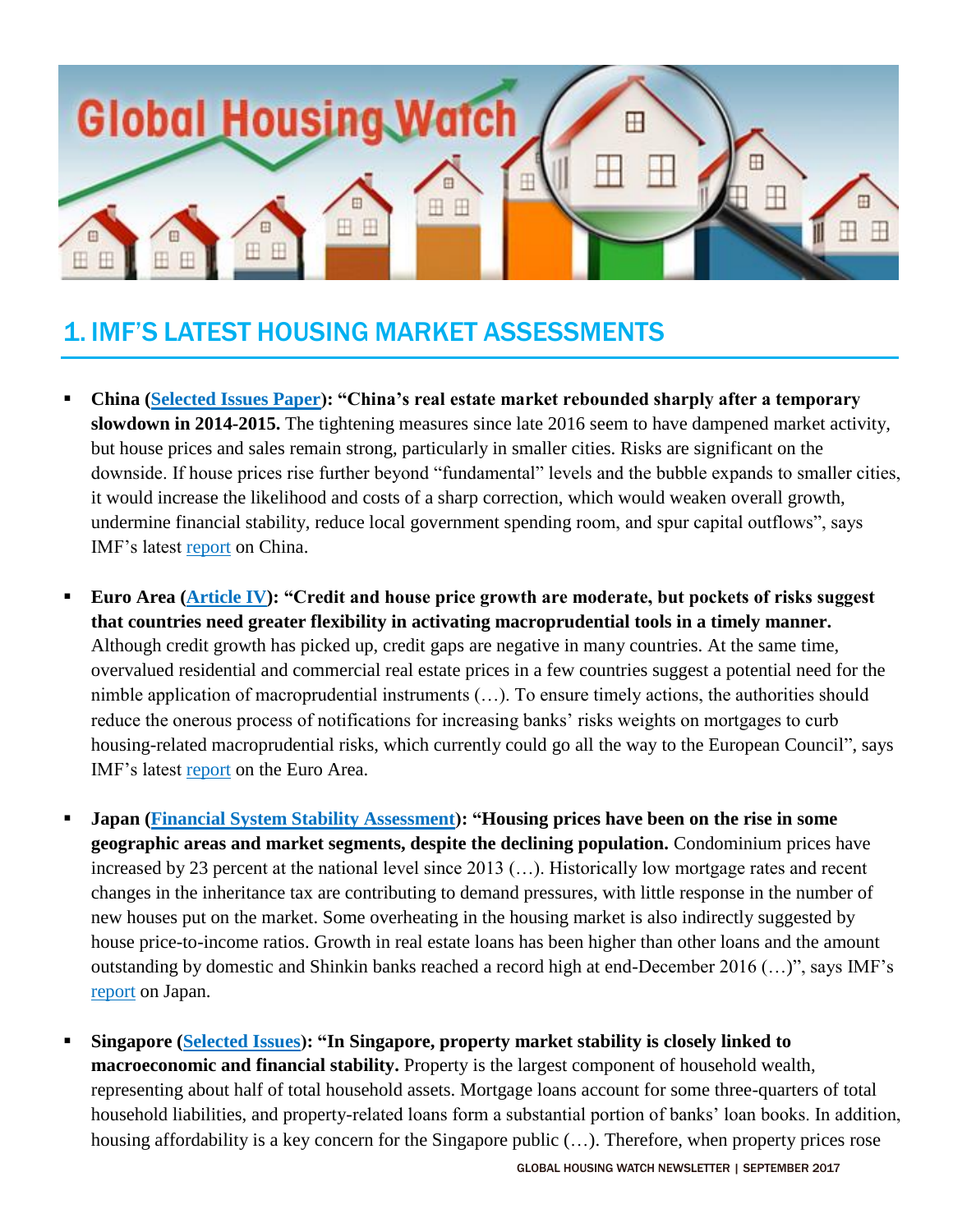rapidly shortly after the Global Financial Crisis (GFC), the Singapore authorities responded with a series of macroprudential measures, including fiscal-based measures, to promote a more stable and sustainable property market", according to IMF's [report](http://www.imf.org/~/media/Files/Publications/CR/2017/cr17241.ashx) on Singapore.

■ United States (**Article IV**): "After a prolonged deleveraging, the housing sector is showing healthy **growth",** says IMF's latest [report](http://www.imf.org/en/Publications/CR/Issues/2017/07/27/United-States-2017-Article-IV-Consultation-Press-Release-Staff-Report-45142?cid=em-COM-123-35684) on the US.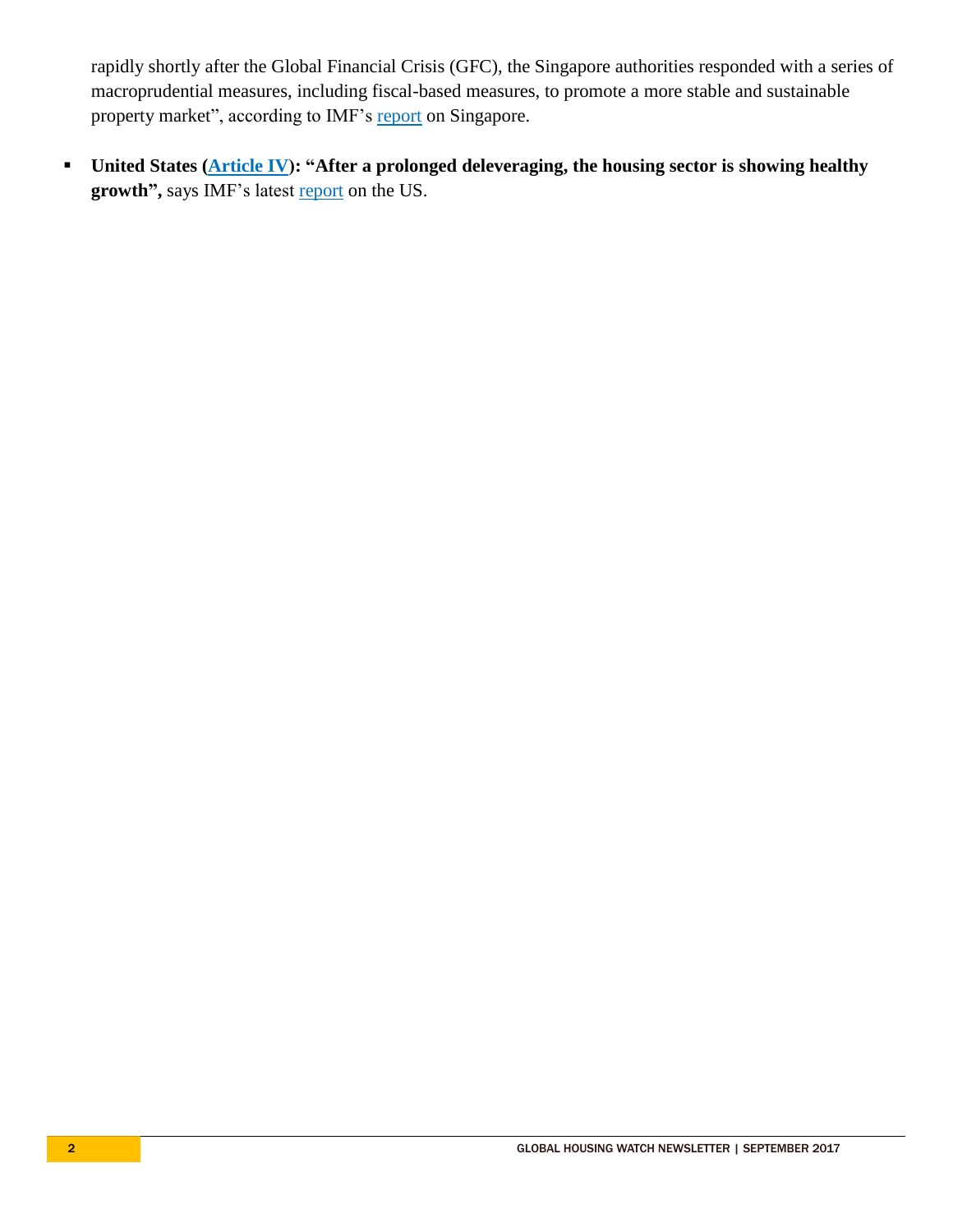*In this interview, Kate Everett-Allen talks about Knight Frank's dataset on global house prices. She also talks about the state of global house prices at the national level, city level, and at prime residential level. Kate Everett-Allen is a Partner at Knight Frank, and specializes in residential research.* 

#### *House prices across countries…*

# **Hites Ahir: Why and in what way does Knight Frank track global house prices?**

**Kate Everett-Allen:** We have been monitoring house price movements for the last decade in order to meet the needs of our clients who want to gauge market performance on a like-for-like basis. With this in mind, we have developed four residential indices that track both mainstream, and prime prices, and rents at a country, and city level.

| <b>Index name</b>                   | <b>Description</b>                                                                |
|-------------------------------------|-----------------------------------------------------------------------------------|
| <b>Prime Global Cities</b><br>Index | Tracks prime residential prices across 42 cities on a quarterly basis.            |
| Prime Global Rental<br>Index        | Tracks prime residential rents across 17 cities on a quarterly basis.             |
| Global House Price<br>Index         | Tracks mainstream residential prices across 55 countries on a quarterly<br>basis. |
| Global Residential<br>Cities Index  | Tracks mainstream residential prices across 150 cities on a quarterly<br>basis.   |

| × |  |
|---|--|

# **Hites Ahir: What does the latest reading of Knight Frank's Global House Price Index show?**

**Kate Everett-Allen:** Our latest Global House Price Index, which tracks the movement in average house prices across 55 countries worldwide, shows the extent to which housing markets have recovered from the global financial crisis. Following Lehman Brothers' collapse in 2008, 42 percent of the countries in our index recorded positive annual growth, in Q2 2017 this figure has accelerated to 89 percent.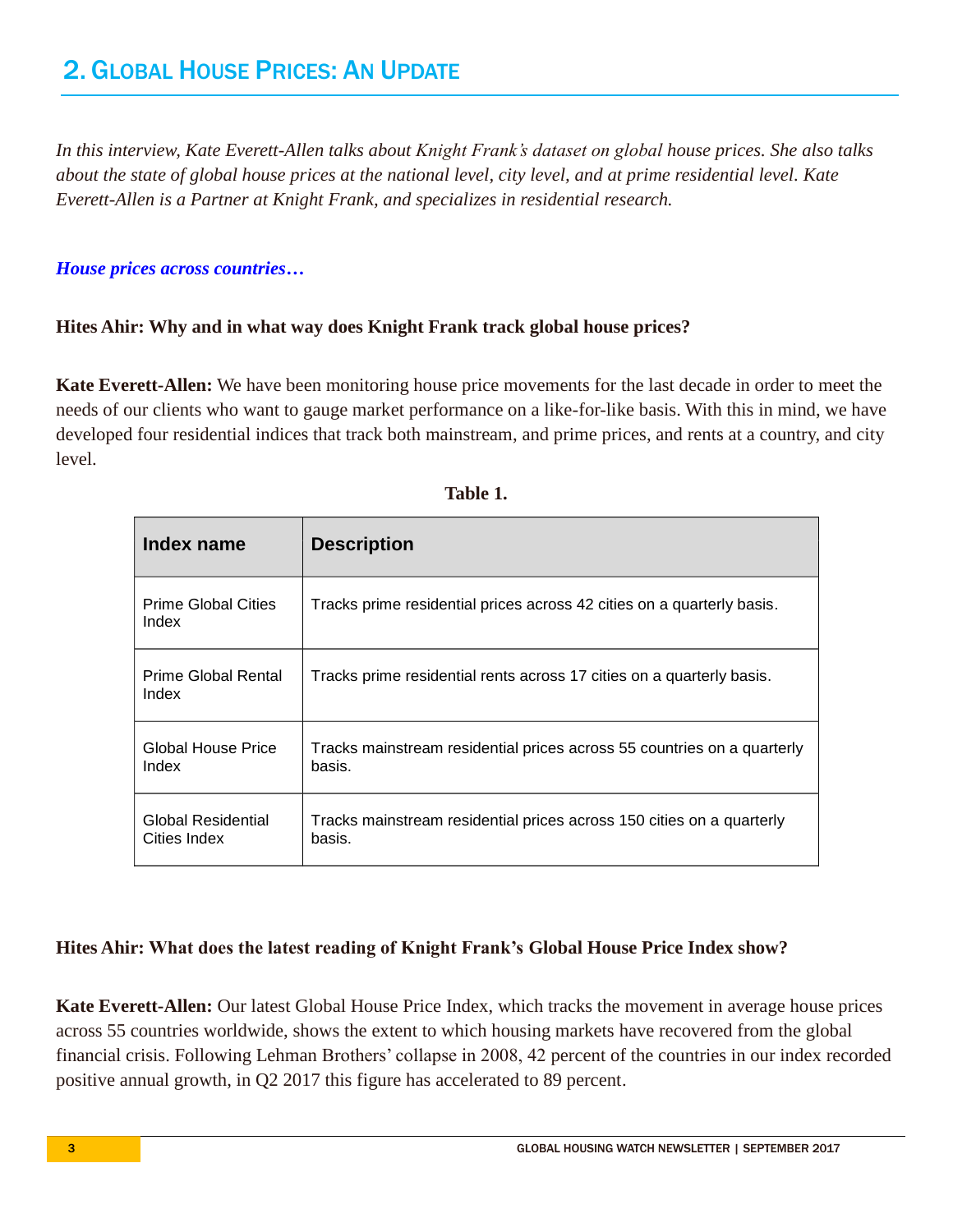That is not to say there are no headwinds. The latest edition of our index, which covers the year to Q2 2017, saw the index's overall rate of annual growth decline for the first time since Q4 2015. As policymakers step away from economic stimulus (UK, US, Japan), Brexit negotiations dominate the UK and European landscape and geopolitical tensions persist across multiple continents (N Korea, Middle East, Ukraine) there are signs this is filtering through to buyer and investor sentiment.





#### **Hites Ahir: In terms of momentum, are we seeing more countries with higher house price growth?**

**Kate Everett-Allen:** Eleven of the 55 countries tracked by our index recorded double-digit annual price growth in the year to June 2017, the last time this figure was exceeded was in Q3 2013. The uptick occurred in Q4 2016 with countries such as Iceland, New Zealand, Canada and Turkey all performing strongly.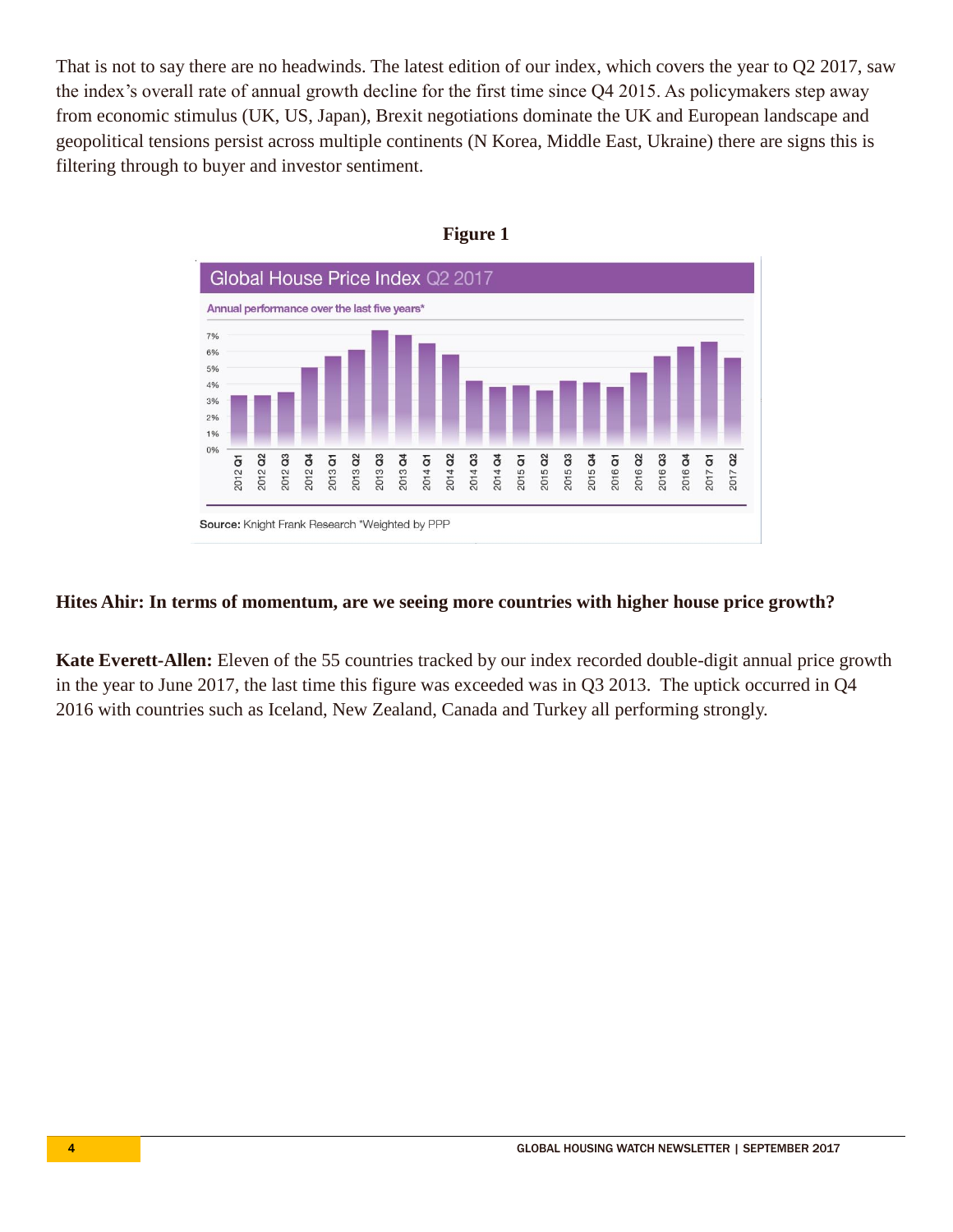#### **Figure 2**



**Global House Price Index: Proportion of countries by annual price change**

# Source: Knight Frank

Extracting the highest-ranking annual percentage change recorded each quarter provides further evidence of this trend with a slight uptick evident in the last two quarters.



0.0% 10.0% 20.0% 30.0% 40.0% 50.0% 60.0% 70.0% 80.0% 2008 Q1 2009 Q3 2011 Q1 2012 Q3 2014 Q1 2015 Q3 2017 Q1 **Global House Price Index Highest annual percentage change recorded each quarter**

# Source: Knight Frank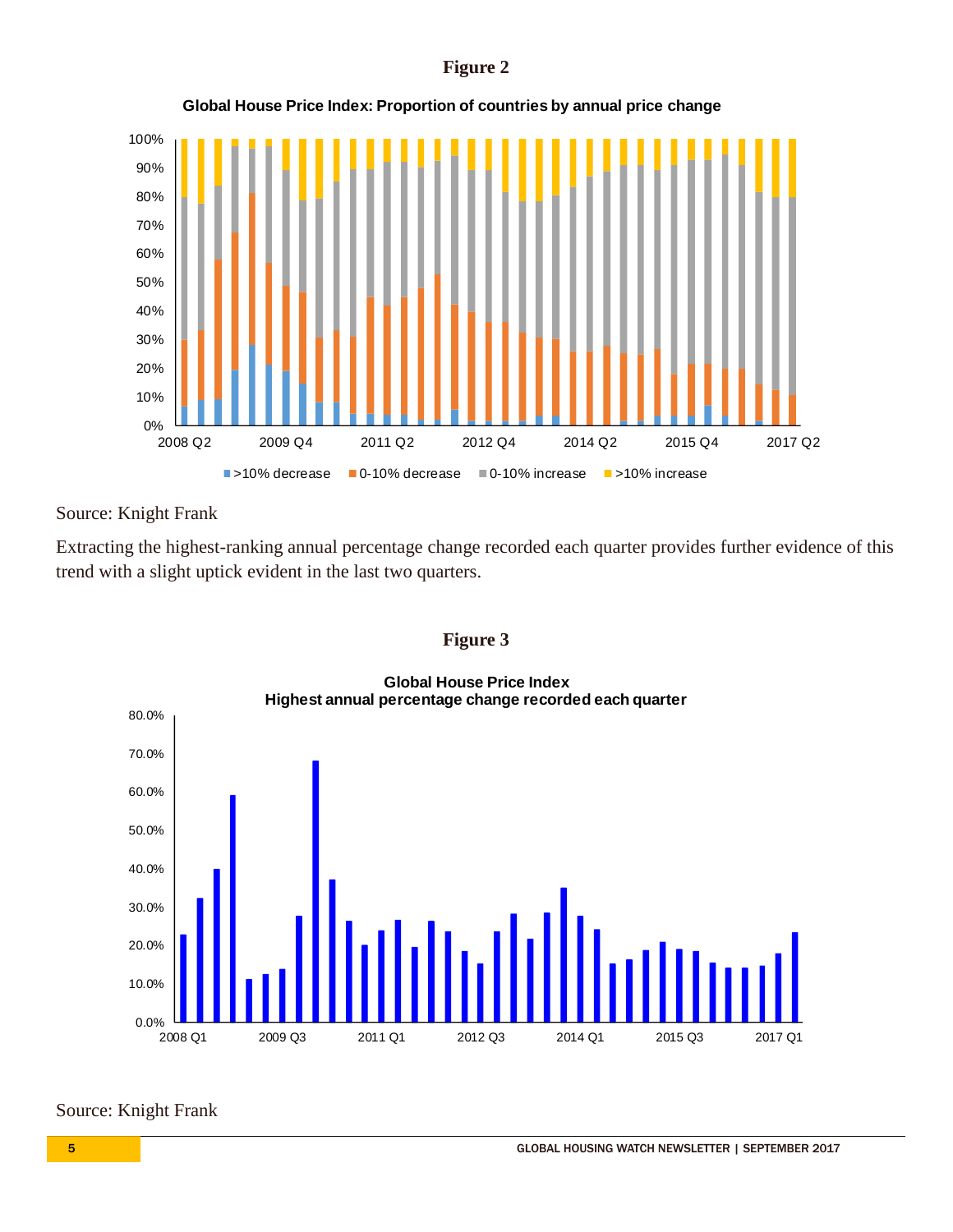# *House prices across cities…*

# **Hites Ahir: You have also collected house price data at the city level. What does the latest reading of Knight Frank's Global Residential Cities Index show?**

**Kate Everett-Allen:** The Global Residential Cities Index, which tracks average house prices across 150 cities worldwide, has risen for four consecutive quarters.

The latest edition, covering the 12 months to Q1 2017, highlights the outperformance of China's first tier cities. Seven of our top ten rankings are occupied by Chinese cities, with Wuxi (31.7 percent) and Nanjing (28.8 percent), each home to a population of over 6 million, occupying the highest rankings.

Toronto (24.8 percent) sits in fourth place, however, with the introduction of a new homebuyer tax in March this year, we expect price growth to moderate, mirroring the trend seen in Vancouver (12.2 percent).

In Europe, the Norwegian capital, Oslo (21 percent), and the four largest Dutch cities - all recording annual growth in excess of 10 percent - are emerging as key centers of growth.

# **Hites Ahir: Could you tell us a bit about the house price developments at the city level for China vs. the United States?**

**Kate Everett-Allen:** The index tracks twenty cities in both countries. On average residential prices across the US cities increased by 6.4 percent in the year to June 2017, whilst Chinese cities recorded a 15.9 percent rise.

However, analysis of price changes over a three-month period casts a different light. The average price of a property in the US cities rose 2.2 percent between March and June this year, whilst Chinese cities mustered only a 0.7 percent uplift.

These figures suggest the latest round of cooling measures introduced across Chinese cities, which range from higher mortgage down payments to limits on second home purchases and quotas on new home sales, are influencing market performance.

# *Luxury residential prices across cities…*

# **Hites Ahir: What does the latest reading of Knight Frank's Prime Global Cities Index show?**

**Kate Everett-Allen:** Our Prime Global Cities Index, which tracks luxury prices across more than 40 cities, shows less volatility than our average residential price indices. The rate of price growth recorded by our Prime Global Cities Index has been largely static since 2014, registering an uplift of between 4 percent and 5 percent year-on-year for the last 12 quarters.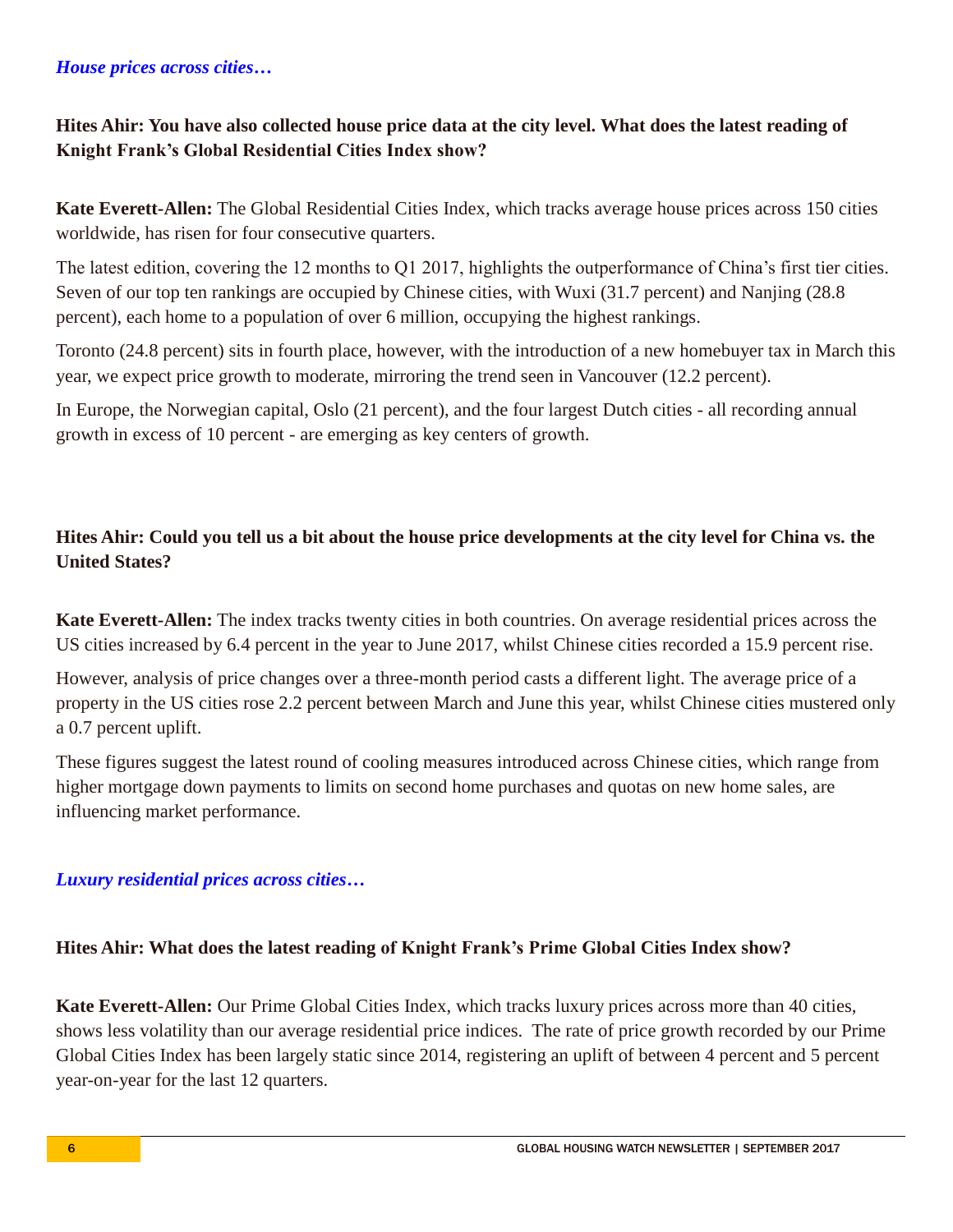| υ<br>ш<br>п |  |
|-------------|--|
|-------------|--|



Asian cities are well-represented at the top of our latest annual rankings with Guangzhou (35.6 percent), Seoul (20.7 percent), Shanghai (19.9 percent), Beijing (15.0 percent), Sydney (11.5 percent) and Melbourne (9.1 percent) all sat within the top ten.

# **Hites Ahir: How is economic and political uncertainty affecting prime property market?**

**Kate Everett-Allen:** Slow economic growth has influenced markets such as Tokyo (-2.8 percent) and Moscow (-11.8 percent) in the last year where GDP growth has declined, oil prices slipped and currencies weakened.

Conversely, economic uncertainty has strengthened safe haven capital flows into other luxury property markets such as Berlin, Madrid and Paris from markets such as Turkey, Venezuela and the Middle East prompted by political or security concerns.

This movement of wealth, particularly where it occurs on a large scale, is sparking the attention of policymakers (Toronto, London, Sydney) keen to curb price inflation by deterring speculative investment via foreign buyer taxes or stamp duty hikes.

# **Hites Ahir: How does prime residential prices compare in financial cities, tech cities, and other cities?**

**Kate Everett-Allen:** In the Q1 2017 edition of our Prime Global Cities Index we compared the price performance of established financial cities such as London, New York, Hong Kong against emerging technology hubs such as Berlin, San Francisco, Stockholm.

Perhaps unsurprisingly, the vibrant technology hubs that are attracting new pools of creative talent, but where new supply has yet to catch up with demand, came out on top. Here, prime prices recorded a 7.4 percent rise year-on-year, compared with a 3.2 percent rise for the world's top financial capitals over the same period.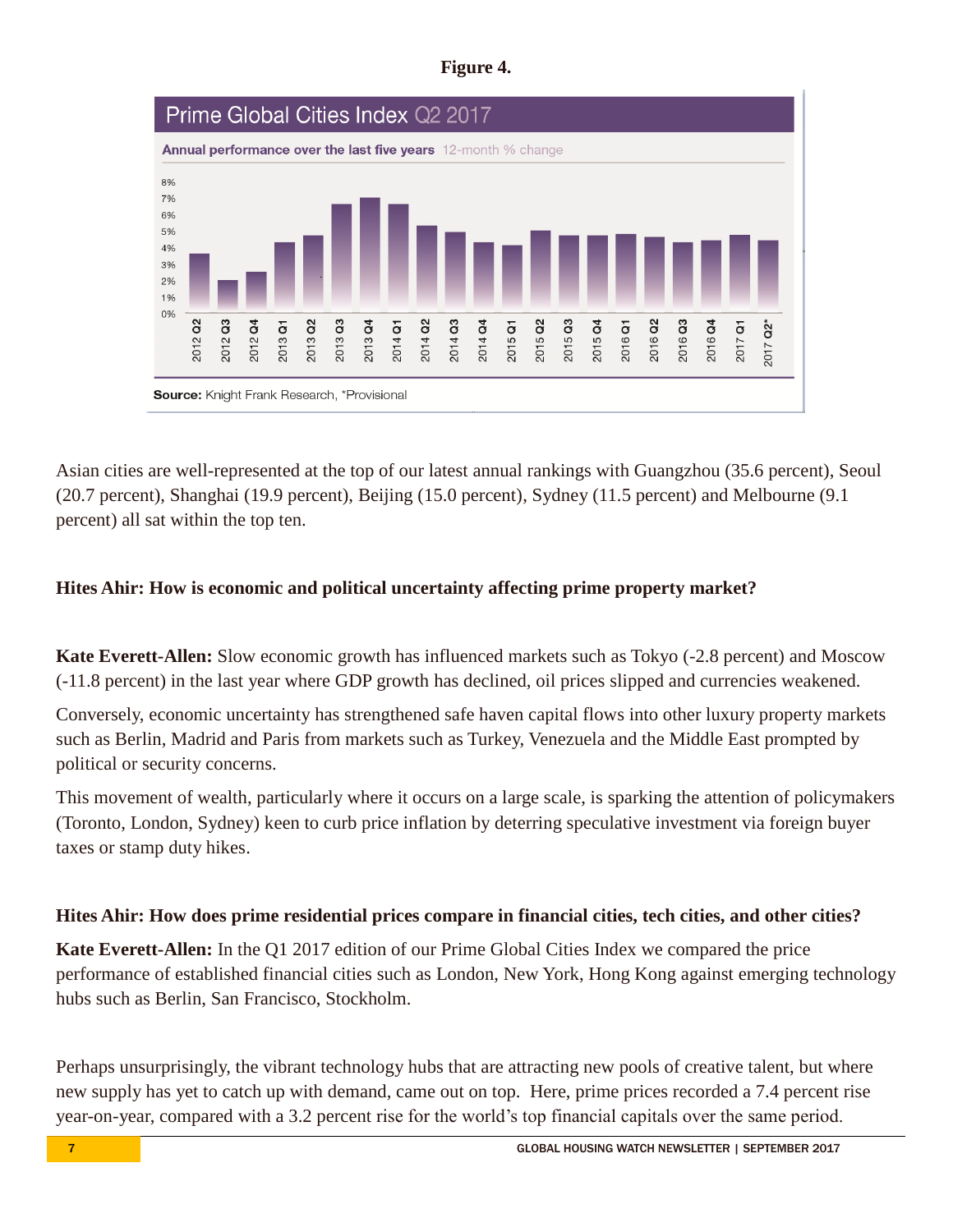

For more information on any of the indices please contact [Kate Everett-Allen](mailto:kate.everett-allen@knightfrank.com?subject=IMF%20blog) or visit [www.knightfrank.com/research](http://www.knightfrank.com/research)